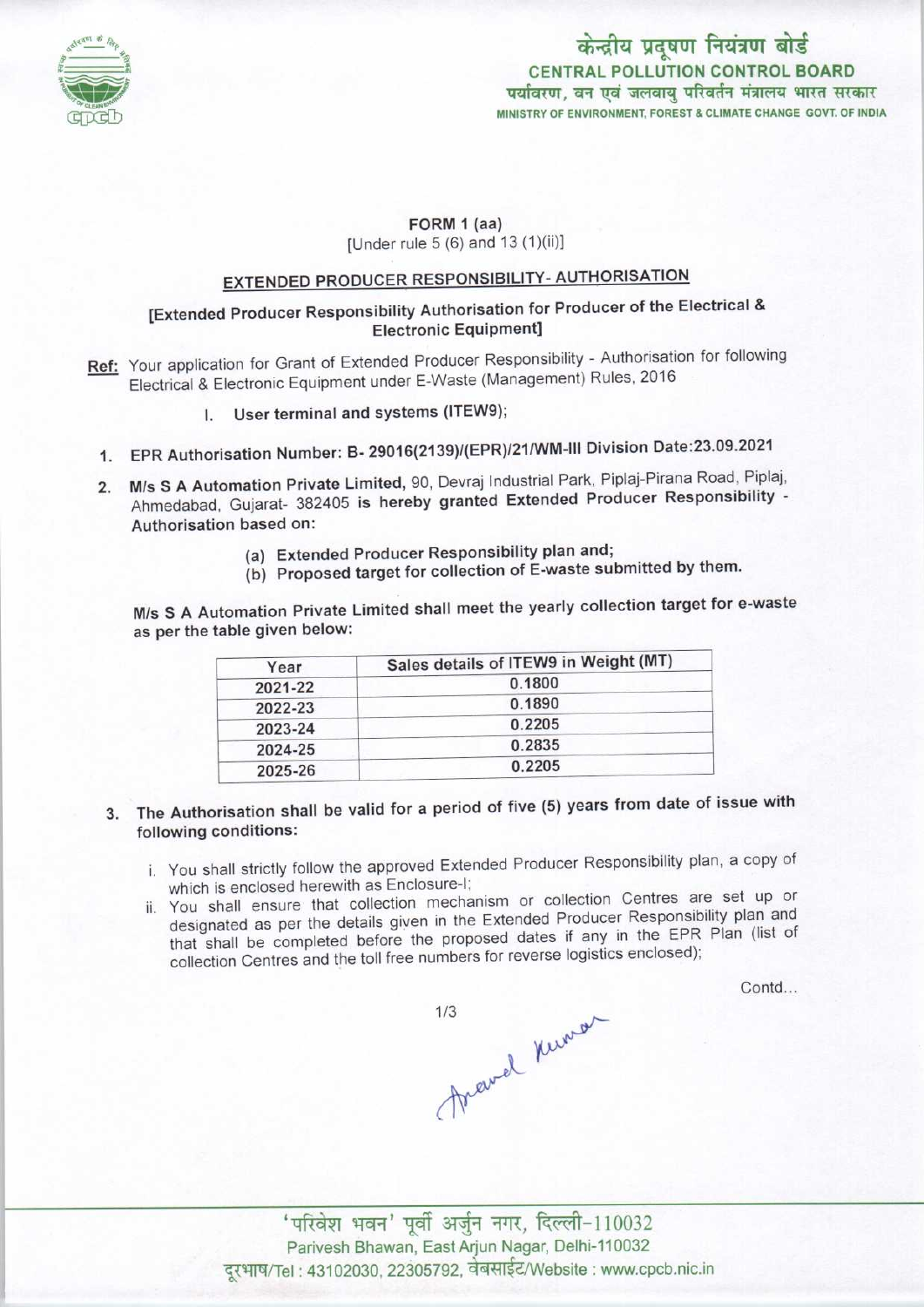

From pre page...

- iii. You shall ensure that all the collected e-waste is channelized to recycler/dismantler i.e. Global Waste Solution, Unit-ll, Kila No. 45/19/1/1/3, 19,1/1/4,20/21, 20/22 Village Dhaturi, Tehsil Ganaur Sonipat-131039, and records shall be maintained at recycler/dismantler and your end;
- iv. You shall maintain records, in Form-2 of these Rules, of e-waste and make such records available for scrutiny by Central Pollution Control Board;
- v. You shall file annual returns in Form-3 to the Central Pollution Control Board on or before 30th day of June following the financial year to which that returns relates.

## vi. General Terms & Conditions of the Authorisation:

- a. The authorisation shall comply with provisions of the Environment (Protection) Act, 1986 and the E-waste (Management) Rules,2016 made there under;
- b. The authorisation or its renewal shall be produced for inspection at the request of an officer authorised by the Central Pollution Control Board;
- c.Any change in the approved Extended Producer Responsibility plan should be informed to Central Pollution Control Board within 15 days on which decision shall be communicated by Central Pollution Control Board within sixty days;
- d. It is the duty of the authorised person to take prior permission of the Central Pollution Control Board to close down any collection centre/points or any other facility which are part of the EPR plan;
- e.An application for the renewal of authorisation shall be made aslaid down in subrule (vi) of rule of 13(1) the E- Waste (Management) Rules, 2016;
- f. The Board reserves right to cancel/amend/revoke the authorisation at any time as per the policy of the Board or Government.

#### vii. Additional Conditions: -

- a) That the applicant will submit annual sales data along with annual returns;
- b) That the applicant has to ensure that the addresses of collection points provided by them in their EPR Plan are correct and traceable and the collection points/centres are functional;
- c) That the applicant will submit revised application for grant of EPR Authorisation in case of applicant adding/changing PRO or changing its EPR Plan;

Contd...

thraugh Kumer